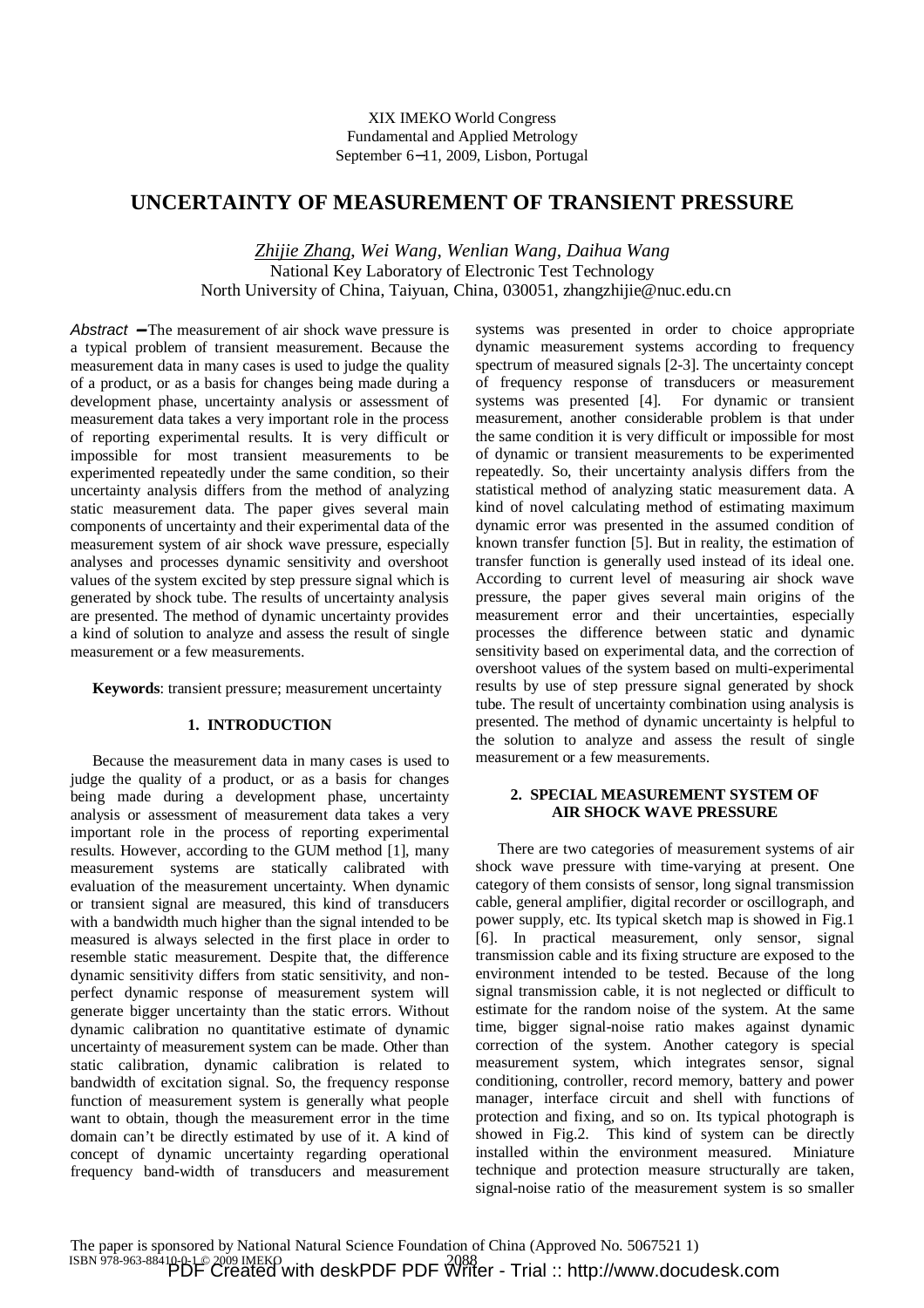that it can be neglected. There are some other advantages such as special designing in term of user' requests, avoiding electromagnetic interference and so on. Aiming at this kind of typical measurement system implemented by our laboratory, the paper gives main origins of causing error and their uncertainties in following sections.



Fig.1 general structure of measurement system



Fig.2 photograph of special measurement system

### **3. EXPERIMENT AND CALCULATION OF UNCERTAINTY**

Following uncertainties should be considered from points of experimental and metrological view in terms of the particularity of measuring air shock wave pressure.

### *3.1. Determination of Dynamic Sensitivity*

the dynamic sensitivity of the system was experimented and determined by use of shock tube which is set up by National Key Laboratory of Electronic Test Technology. The shock tube is considered to be an idealized pressure step generator. According to shock tube theory, there are relationships as follows:

$$
P_s = \frac{7}{6} (M_s^2 - 1) P_0
$$
  

$$
P_r = \frac{7}{3} (M_s^2 - 1) (\frac{4M_s^2 + 2}{M_s^2 + 5}) P_0
$$

Where,  $P_s$   $\longrightarrow$  the amplitude of the pressure behind the reflected shock wave encountered by a transducer mounted in the tube side-wall;

 $P_r$ — the amplitude of the pressure behind the reflected shock wave encountered by a transducer mounted in the tube end-wall;

 $P_0$ — the amplitude of the pressure of gas in low pressure chamber;

 $M_{s}$   $\longrightarrow$  the shock wave Mach number.

The results of dynamic calibration are showed in table1. Its dynamic sensitivity and standard deviation is as follows:

$$
k_{\text{dyna}} = 2.043 \times 10^{-1} \text{ (MPa/V)},
$$

 $\Delta k_{dyna} = 4.834 \times 10^{-3}$  (MPa/V)

If confidence level is 95%, then relative uncertainty

$$
\delta_{\text{dyna}} = \frac{2 \cdot \Delta k_{\text{dyna}}}{k_{\text{dyna}}} = 4.732\%
$$

Where  $k_{\text{dyn}} \longrightarrow$  dynamic sensitivity of measurement system;

 $\Delta k$ <sub>dyna</sub> — standard deviation of dynamic sensitivity of measurement system;

 $\delta_{\text{dvna}}$  relative uncertainty of dynamic sensitivity

| $P_{\star}$ calculated by $^{\prime}$<br>shock tube theory<br>(MP) | 0.1905 | 0.2657 | 0.2592 | 0.2465 |        | $0.1644$   0.2465   0.2528 |            | 0.2724 |        | $0.2592$   0.1575 |
|--------------------------------------------------------------------|--------|--------|--------|--------|--------|----------------------------|------------|--------|--------|-------------------|
| Output(mV)                                                         | 961.5  | 1310.3 | 1270.4 | 1195.7 | 834.5  | 1200.7                     | 1195.7     | 1305.3 | 1280.4 | 772.2             |
| $P_\star$ calculated by<br>shock tube theory<br>(MP)               | 0.1428 | 0.2528 | 0.2457 | 0.2583 | 0.2457 | 0.2396                     | $0.2393$ J | 0.2712 | 0.2457 | 0.2865 l          |
| Output(mV)                                                         | 682.5  | 1195.7 | 1180.7 | 1260.4 | 195.7  | 1195.7                     | 1245.5     | 1320.2 | 1220.6 | 1384.0            |

Table 1 the results of calibration of dynamic sensitivity

# *3.2. Overshoot Values of System and Uncertainty Analysis after They are Corrected*

The result of a dynamic pressure measurement is a time series of pressure values. For transient signal such as air shock wave pressure, it is always necessary to be corrected the measurement values to obtain a better estimation of the

true pressure curve. The correction method of dynamic characteristic was presented [7]. Multi-experiments of dynamic response and their correction were carried out. A group of typical results can be seen in Fig.3 and Fig.4. The statistical result of overshoot values of the system to be corrected show in table2. Its uncertainty (confidence level is 95%) is as follows: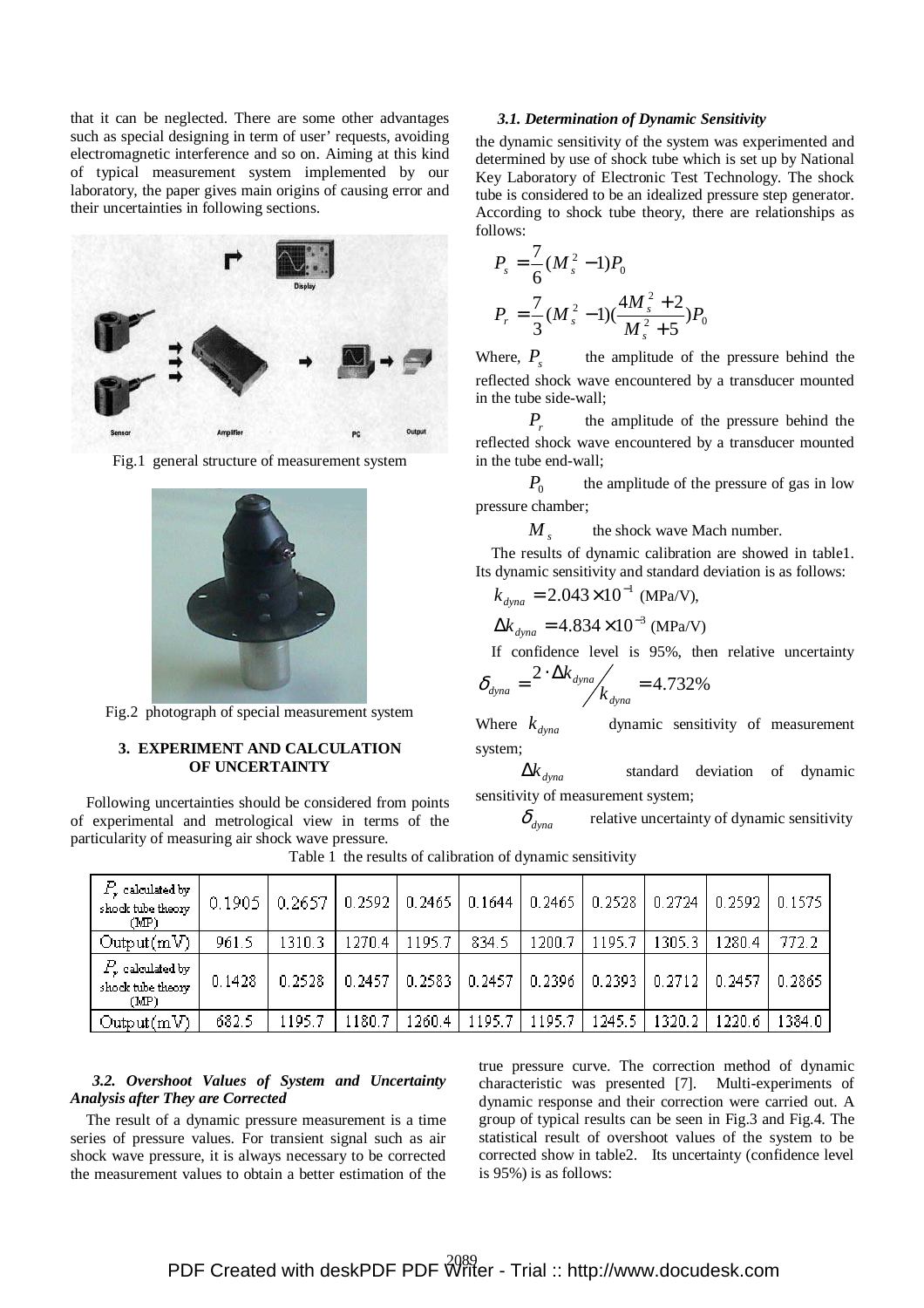$$
\delta_{over} = \max(\Delta) = 9.4\%
$$

 $\delta_{over} = \max(\Delta) = 9.4\%$   $\delta_{over}$  Relative uncertainty caused by dynamic characteristic.

|                   |                   | Maximum $P_{\text{max}}$ of | Overshoot value                                                         |  |  |
|-------------------|-------------------|-----------------------------|-------------------------------------------------------------------------|--|--|
| No. of experiment | Pressure $P_r$ of | response curve              | $\Delta = \frac{P_{\text{max}} - P_{\text{r}}}{P_{\text{max}} + 100\%}$ |  |  |
|                   | dwell time (MPa)  | (MPa)                       | $P_r$                                                                   |  |  |
| 1                 | 0.1930            | 0.2076                      | 7.6                                                                     |  |  |
| $\overline{2}$    | 0.2630            | 0.2767                      | 5.2                                                                     |  |  |
|                   | 0.2550            | 0.2687                      | 5.4                                                                     |  |  |
| 4                 | 0.2400            | 0.2687                      | 7.2                                                                     |  |  |
| 5                 | 0.1675            | 0.1768                      | 5.6                                                                     |  |  |
| 6                 | 0.2410            | 0.2572                      | 6.7                                                                     |  |  |
| 7                 | 0.2400            | 0.2550                      | 6.3                                                                     |  |  |
| 8                 | 0.2620            | 0.2800                      | 6.9                                                                     |  |  |
| 9                 | 0.2570            | 0.27545                     | 6.8                                                                     |  |  |
| 10 <sub>1</sub>   | 0.1550            | 0.1670                      | 8.0                                                                     |  |  |
| 11                | 0.1370            | 0.1499                      | 9.4                                                                     |  |  |
| 12                | 0.2400            | 0.2545                      | 6.1                                                                     |  |  |
| 13                | 0.2370            | 0.2501                      | 5.5                                                                     |  |  |
| 14                | 0.2530            | 0.2680                      | 5.9                                                                     |  |  |
| 15                | 0.2400            | 0.2610                      | 8.75                                                                    |  |  |
| 16                | 0.2400            | 0.2523                      | 5.1                                                                     |  |  |
| 17                | 0.2500            | 0.2600                      | 4.0                                                                     |  |  |
| 18                | 0.2650            | 0.2800                      | 5.7                                                                     |  |  |
| 19                | 0.2450            | 0.2594                      | 4.7                                                                     |  |  |
| 20                | 0.2778            | 0.2975                      | 7.0                                                                     |  |  |

Table 3 the statistical results of overshoot and its correction







Fig.4 corrected curve of Fig.3

## *3.3. Effect of Impact Acceleration of the Measurement System*

In the environment of measuring air shock wave pressure, measurement systems will endure vibration or shock. So, besides mounting considerations, a factor to influence measurement uncertainty is response to acceleration inputs, whether they are shock, vibration or static acceleration. According to the specification of sensor used, the response is smaller. Its sensitivity is 0.00015 equivalent psi/g. If maximum impact acceleration (confidence level is 95%) is 5000g, then additional output of the system is 0.75psi or 0.75%FSO. So,

$$
\delta_{\text{acc}} = 0.75\%
$$

 $\delta_{\text{acc}}$  — Relative uncertainty caused by impact acceleration.

#### *3.4. Photoflash Response of the Measurement System*

The sensor' response to a transient flash of intense illumination is another factor to cause uncertainty. According to the specification of sensor, this kind of sensor's response to the specified light source as described in the ISA Standard (ISAS37.10,Para.6.7,Procedure 1) is measured as 0.6 psi, or 0.6%FSO. If supposing this result is relative standard deviation, then relative uncertainty is as follows (confidence level is 95%):

$$
\delta_{\text{flash}} = 2 \times 0.6\% = 1.2\%
$$

 $\delta_{\text{flash}}$  ––Relative uncertainty caused by flash of intense illumination